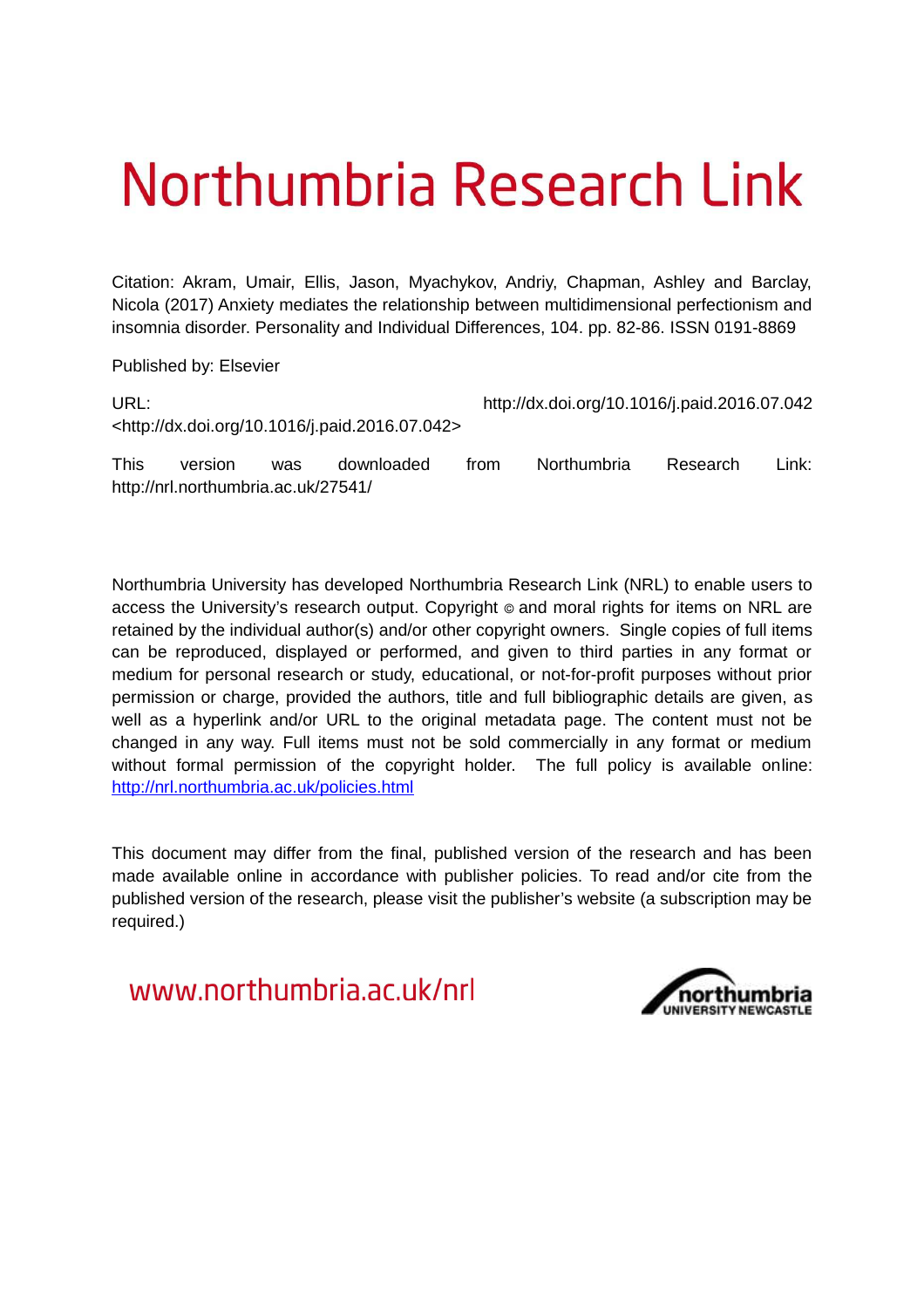Anxiety Mediates the Relationship Between Multidimensional Perfectionism and Insomnia Disorder**.** 

Dr Umair Akram<sup>ab\*</sup>, Prof Jason G. Ellis<sup>ab</sup>, Dr Andriy Myachykov<sup>b</sup>, Ashley J. Chapman<sup>b</sup>, & Dr Nicola L.

Barclay<sup>c</sup>,

aNorthumbria Centre for Sleep Research, Northumbria University, Newcastle, UK.

**Department of Psychology, Faculty of Health and Life Sciences, Northumbria University, Newcastle,** 

UK

c Sleep and Circadian Neuroscience Institute, Nuffield Department of Clinical Neurosciences, Sir William Dunn School of Pathology, University of Oxford, UK

**\*Corresponding-Author:** Northumbria Centre for Sleep Research; Northumbria University; Newcastle-upon-Tyne; NE18ST; umair.akram@northumbria.ac.uk;+44(0191)2277023

Short Communication for submission to: Personality and Individual Differences

Words: 2981

Conflict of Interest: The authors declare no conflict of interest.

Acknowledgments: This study was funded by departmental funds from the Department of Psychology, Northumbria University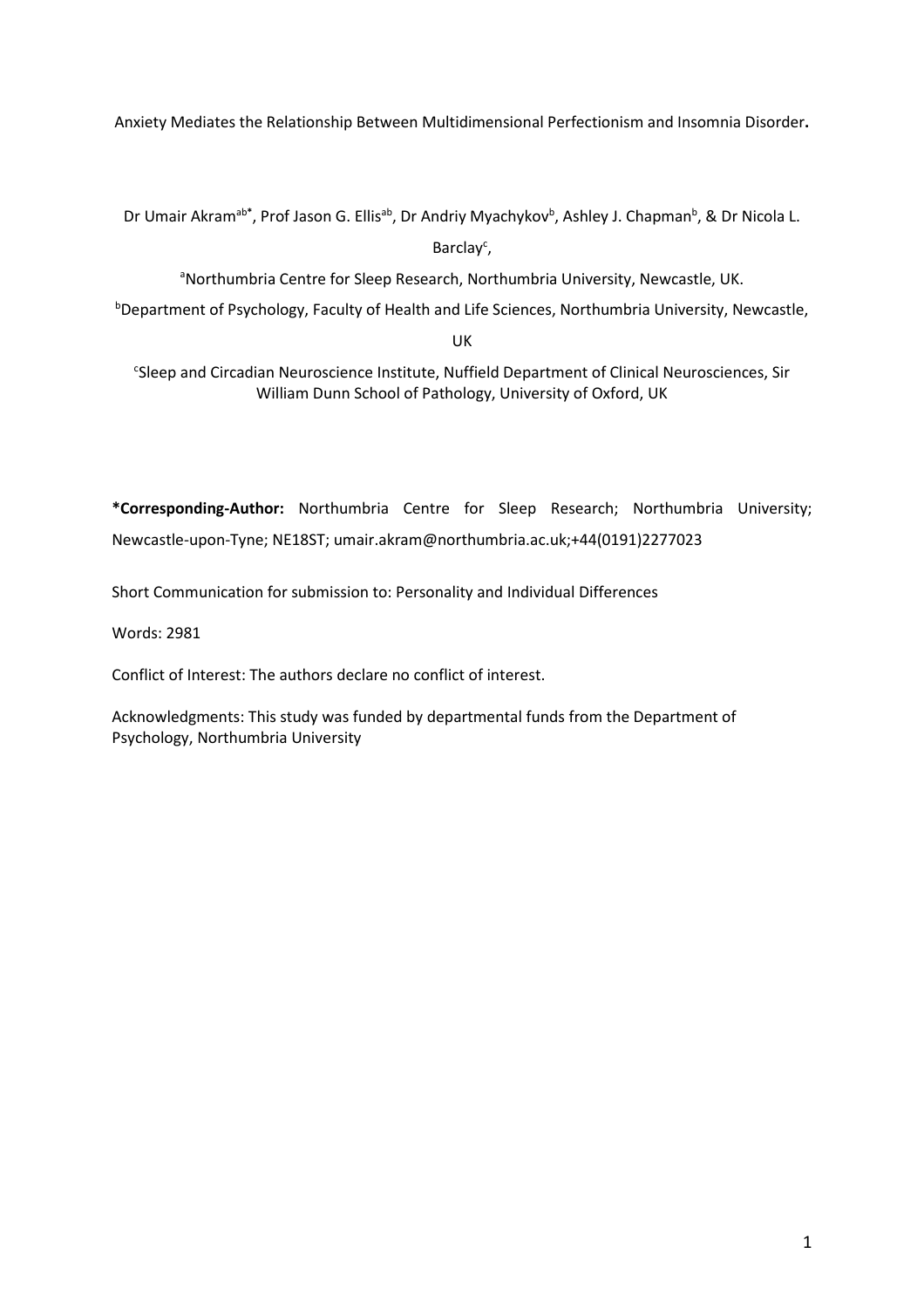## Abstract:

Individuals with insomnia often report aspects of perfectionism alongside symptoms of anxiety and depression. However, there has been limited examination of these factors together. The current study investigated whether individuals with insomnia report increased perfectionism compared to normal-sleepers. Further, the mediating role of anxiety and depression was examined. Participants were 39 individuals with DSM-5 defined Insomnia Disorder, and 39 normal-sleepers, who completed two measures of multidimensional perfectionism and the Hospital Anxiety and Depression Scale. Results demonstrated that, compared to normal-sleepers, individuals with insomnia display increased perfectionistic traits of: concern over mistakes, doubts about action, and parental criticism. In addition, these differences were partiality mediated by symptoms of anxiety, but not depression. Our findings highlight the significance of treating symptoms of anxiety with the prospect of alleviating negative thoughts concerning one's mistakes, doubts about action, and perception of parental criticism, which may contribute to insomnia.

Keywords: anxiety; depression; insomnia; perfectionism; personality; sleep.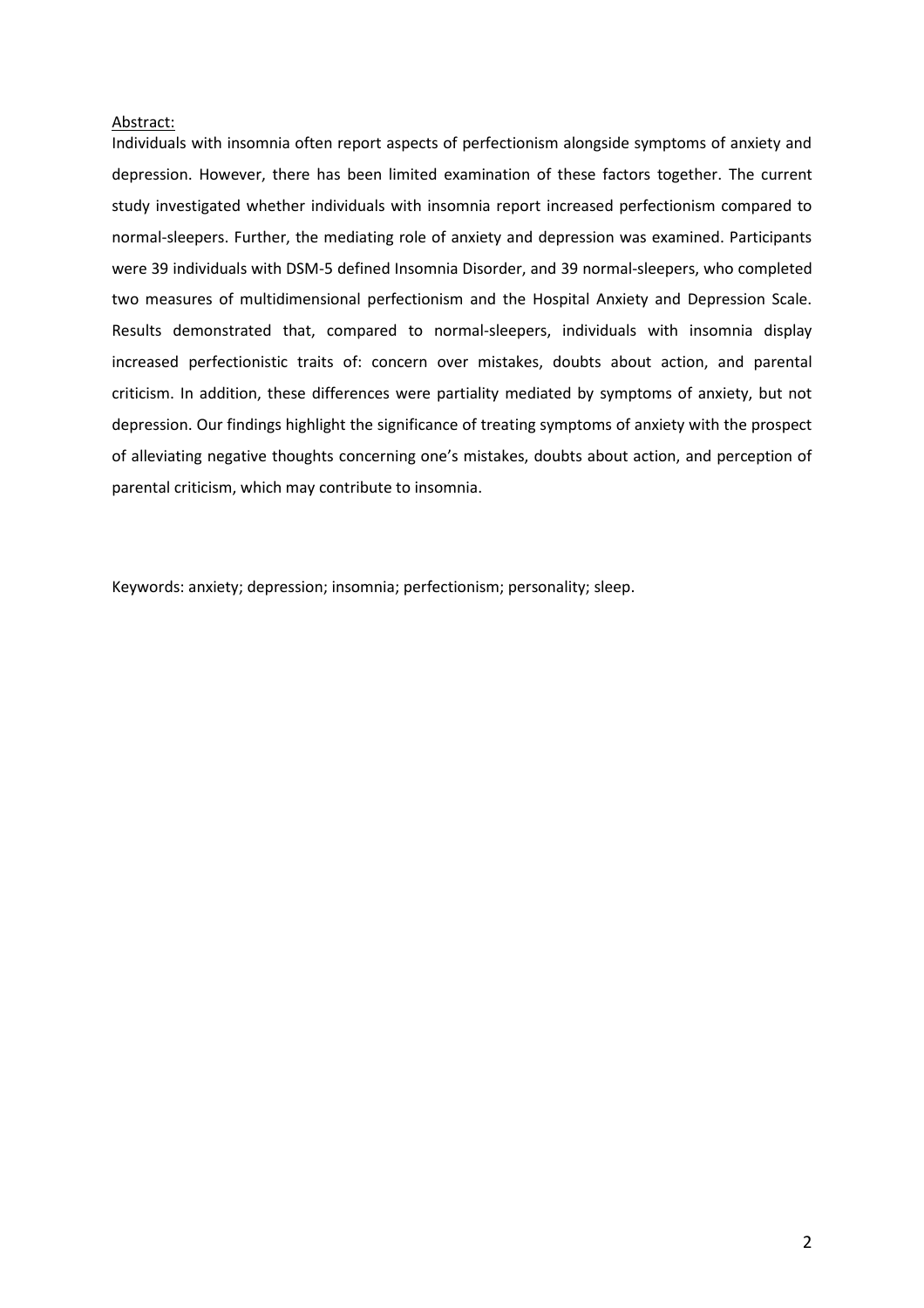## **1. Introduction**

Insomnia is influenced by a number of predisposing, precipitating and perpetuating factors, which are behavioural, biological, environmental, or psychological in nature (Spielman, Caruso, & Glovinsky, 1987). One such predisposing, and potentially perpetuating, factor is perfectionism, defined as the tendency to set excessively high standards for oneself and to engage in overly critical self-evaluations (Frost, Marteen, Lahart, & Rosenblate, 1990). It has previously been hypothesized that individuals with perfectionistic traits exhibit a tendency to be overly concerned with the negative effects of a poor night's sleep (Lundh, Broman, Hetta, & Saboonchi, 1994). These concerns could inadvertently perpetuate the development of a vicious thought cycle consisting of worry, frustration, and negative expectations concerning sleep (Frost et al., 1990).

Various aspects of perfectionism have been associated with insomnia. Evidence points towards relationships between insomnia and the multidimensional perfectionism subscales/dimensions: doubts about action, parental criticism, concern over mistakes, personal standards, and socially prescribed perfectionism (Akram, Ellis, & Barclay, 2015; Azevedo et al., 2010, Jansson-Fröjmark & Linton, 2007; Lundh et al., 1994; Vincent & Walker, 2000). However, whether these relationships are direct or mediated by other psychological factors is yet to be confirmed.

Perfectionistic tendencies including concern over mistakes, doubts about action and socially prescribed perfectionism have been independently associated with symptoms of anxiety and depression (Kawamura, Hunt, Frost, & DiBartolo, 2001); and symptoms of anxiety and depression commonly co-occur with insomnia (Ford & Kamerow, 1989). It is thus conceivable that the psychological factors mediating the link between perfectionism and insomnia may include anxiety and depression. Lundh and Broman (2000) postulate that when perfectionistic standards co-occur with a tendency to worry, these standards amplify the negative valence of such worry, increasing the likelihood of an elevated focus on sleep. One suggested pathway may be that anxious and depressive symptoms serve to further increase such worry, and therefore a state of preoccupation with sleep, particularly during the pre-sleep period. This pattern of thinking could contribute to the development of negatively toned cognitive activity, arousal and distress consequently leading to difficulties initiating and maintaining sleep (Lundh & Broman, 2000).

Taking this into account, it is plausible that relationships between perfectionism and insomnia may be mediated by anxiety and/or depression. To the best of our knowledge, only two studies have examined this possibility (Akram, Ellis, & Barclay, 2015; Jansson-Fröjmark & Linton, 2007). Jansson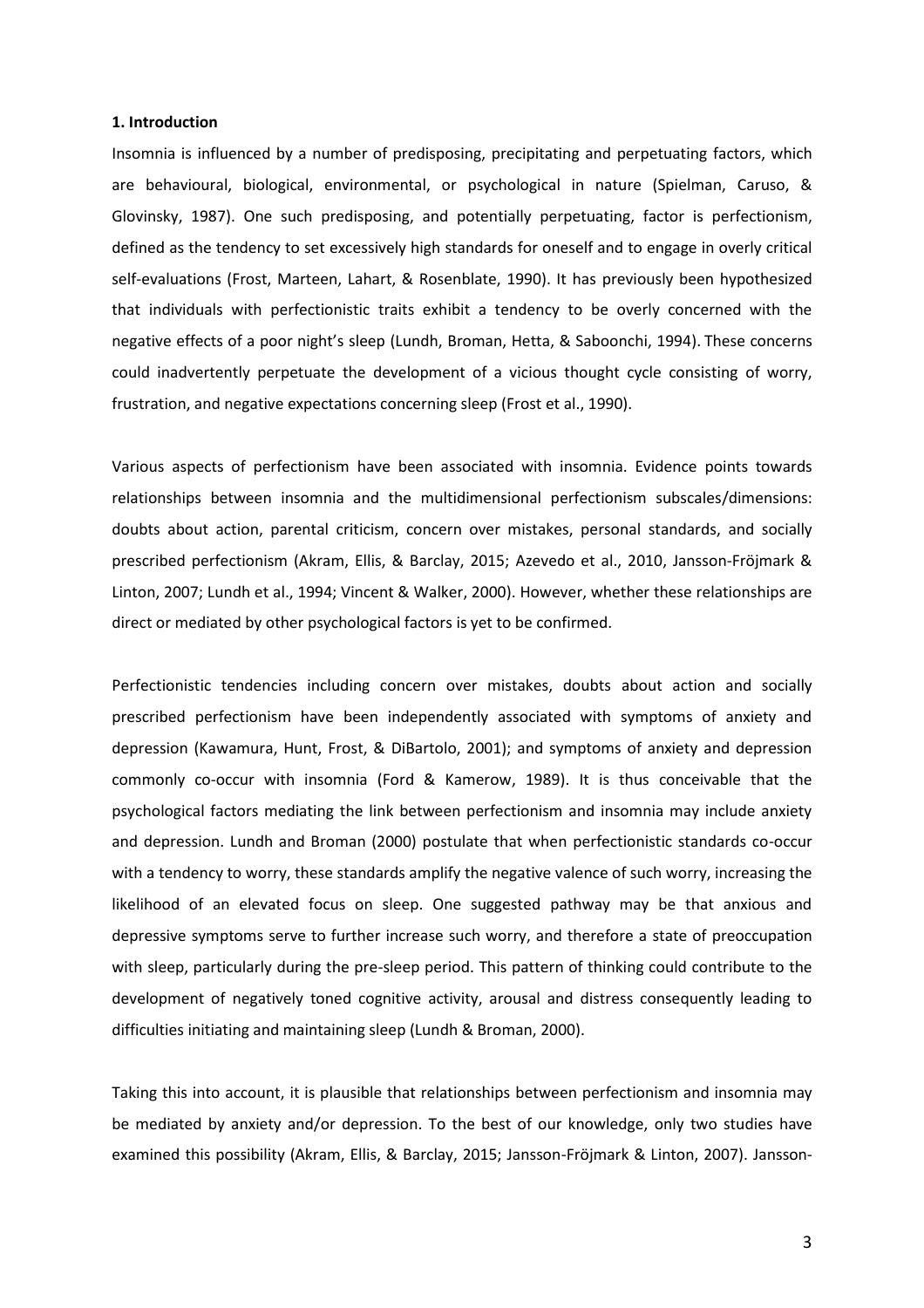Fröjmark and Linton (2007) demonstrated that concern over mistakes appears to be significantly related to pre-existing and future insomnia, characterized by sleep initiation or maintenance difficulties. However, when anxiety and depression were controlled for, these relationships diminished. Similarly, Akram and colleagues (2015) demonstrated that concurrently, doubts about action and parental criticism were significantly related to insomnia symptoms amongst members of the general population. However, when anxiety and depression were accounted for, these relationships disappeared. Interestingly, pre-existing insomnia symptoms were related to an increased reporting of future doubts about action and parental criticism; and this relationship was mediated only by anxiety, but not depressive symptoms. These studies suggest the relationship between insomnia and perfectionism is mediated by anxiety and, possibly, depression. However, one of these studies assessed only two perfectionism facets (Jansson-Fröjmark & Linton, 2007); whilst the other was limited in its assessment of insomnia symptoms (Akram et al., 2015). This study aimed to further investigate the mediating role of anxiety and/or depression in the insomniaperfectionism relationship amongst a sample meeting diagnostic criteria for insomnia disorder by assessing all facets of perfectionism from two multidimensional perfectionism scales (Frost et al., 1990; Hewitt & Flett, 1991). Specifically, we aimed to determine whether: i) individuals with insomnia report increased aspects of perfectionism compared to normal-sleepers and ii) any confirmed group (insomnia vs. normal-sleepers) differences in perfectionism are mediated by symptoms of anxiety and/or depression.

## **2. Method**

# *2.1 Participants*

Participants were recruited from the general population using posters around [MASKED FOR REVIEW], emails to students, and social media. Participants completed a diagnostic screening questionnaire to determine eligibility to take part and group allocation – insomnia disorder or normal-sleeper (see 'Measures' section). Eighty-five individuals completed the screening questionnaire, and the final sample consisted of 78 participants: 39 with insomnia (mean age =22.18 years, SD=5.37 years; 87% female), and 39 normal-sleepers (mean age =24.03 years, SD=6.25 years; 70% female). The average duration of insomnia within the insomnia group was 1.32 years (SD=1.75), ranging from 0.3 to 10 years.

#### *2.2 Measures*

*2.2.1 Screening questionnaire for eligibility and group allocation*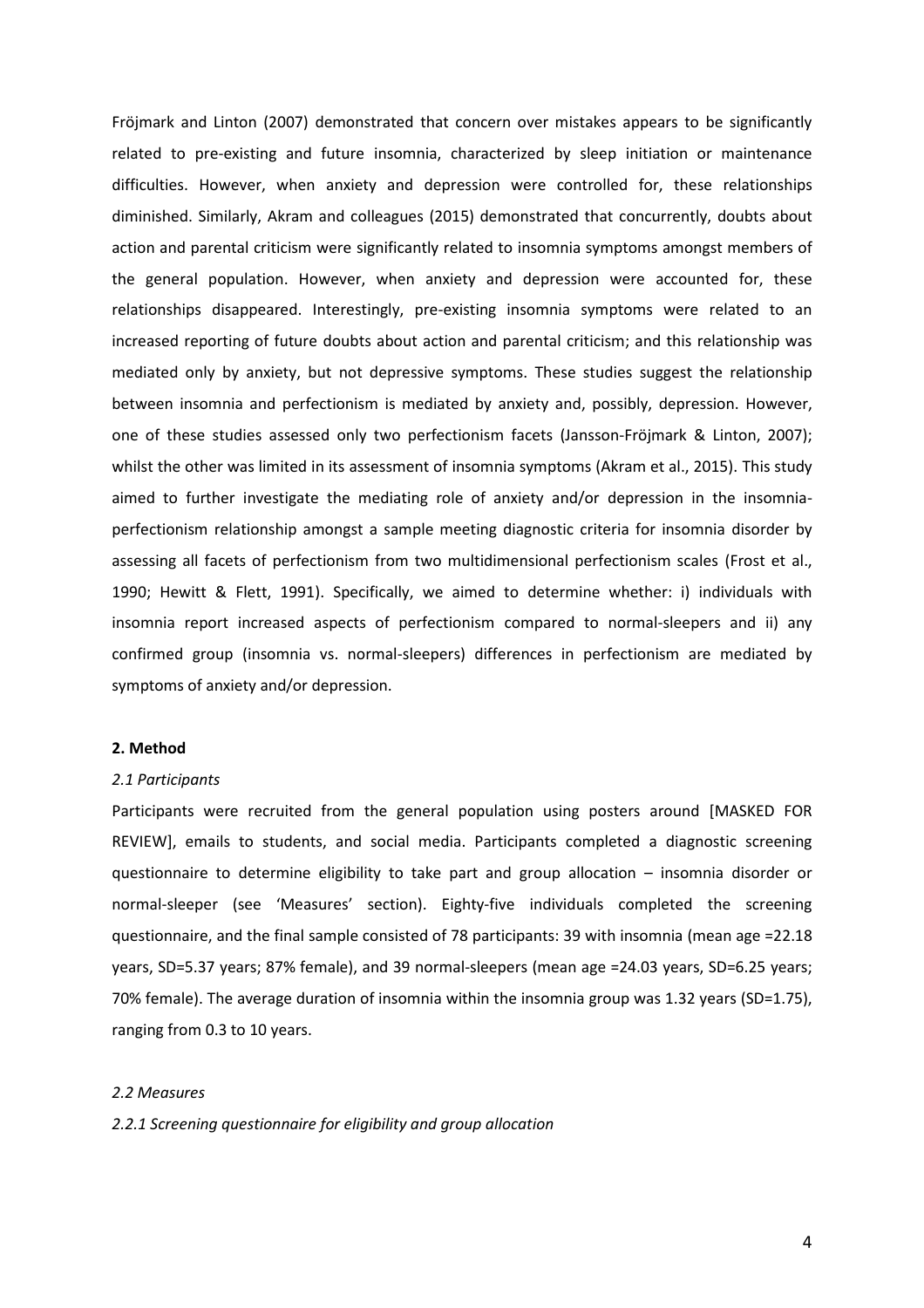A screening questionnaire determined eligibility and normal-sleeper/insomnia status. Individuals who reported symptoms of a sleep/wake disorder (other than insomnia for the insomnia group), an existing psychiatric illness, a central nervous system disorder, use of medication that may affect sleep, prior head injury or shift-work were ineligible to participate (n=7). Participants with insomnia met DSM-5 criteria for insomnia disorder (American Psychiatric Association, 2013). Specifically, individuals with insomnia reported dissatisfaction with sleep characterized by either a difficulty initiating or maintaining sleep or early morning awakenings. The insomnia had to be present for three or more nights per week, for at least three months, and cause significant daytime impairment. Finally, these conditions had to be met despite adequate opportunity to sleep. It was a requirement that normal-sleepers reported no problems with sleep and no history of any sleep-disorder.

## *2.2.2 Multidimensional Perfectionism Scales*

Original versions of the Frost (F-MPS: Frost et al., 1990) and Hewitt-Flett (HF-MPS: Hewitt & Flett, 1991) Multidimensional Perfectionism Scales assessed different aspects of perfectionism. The 35 item F-MPS assesses six components on 5-point likert scales. Scores for each component range as follows: concern over mistakes (CM) 9-45; doubts about action (D) 4-20; parental expectations (PE) 5-25; parental criticism (PC) 4-20; organisation (ORG) 30; and personal standards (PS) 7-35. Higher scores represent a greater tendency towards perfectionism. Internal consistency assessment yielded a Cronbach's  $\alpha$  of .86 for the subscale CM; .81 for D; .84 for PE; .87 for PC; .89 for ORG; and .82 for PS.

The 45-item HF-MPS assess three dimensions on 7-point likert scales. For each dimension, selforiented perfectionism (SOP); other oriented perfectionism (OOP); and socially prescribed perfectionism (SPP), scores range between 15-105. Higher scores represent a greater tendency towards perfectionism. Internal consistency assessment yielded a Cronbach's  $\alpha$  of .89 for the subscale of SOP; .78 for OOP; and .91 for SPP.

## *2.2.3 Hospital Anxiety & Depression Scale*

Symptoms of anxiety and depression were assessed using the original version of The Hospital Anxiety and Depression Scale (HADS: Zigmond & Snaith, 1983), consisting of 14 items (seven for both anxiety and depression) scored between 0-3, with a maximum score of 21 on both subscales. Higher scores on each subscale represent greater anxiety and depression. Both subscales demonstrated good internal consistency (Cronbach's  $\alpha$  of .84 for anxiety, and .76 for depression).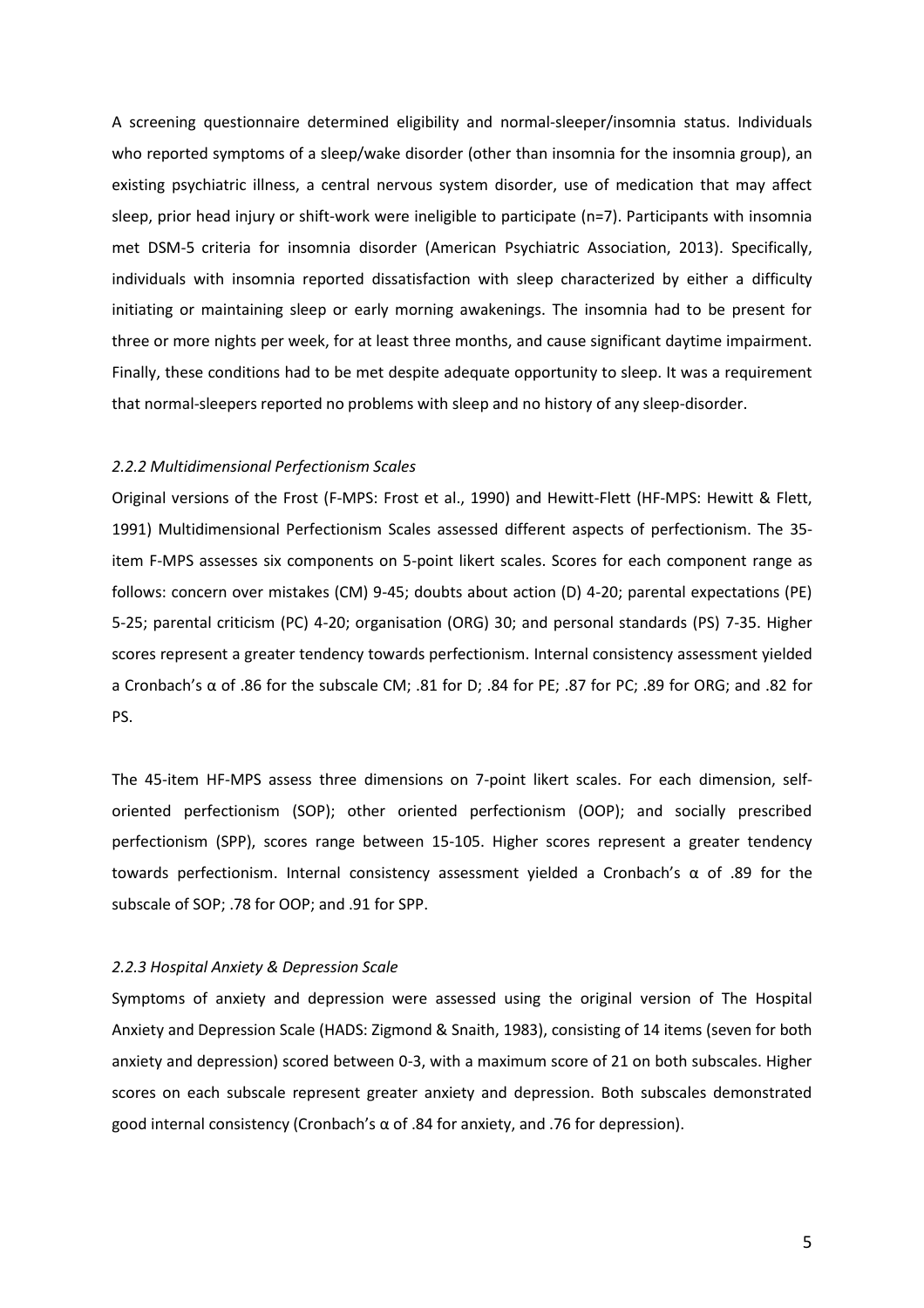# *2.3 Procedure*

All participants provided written informed consent prior to participation. Ethical approval was granted by the Faculty of Health and Life Sciences Ethics committee at [MASKED FOR REVIEW]. Participants were seated at a desk in a laboratory room and completed a questionnaire booklet consisting of the F-MPS, HF-MPS, and HADS. Once complete, participants were thanked and debriefed.

## *2.4 Statistical Analyses*

Pearson's bivariate correlations examined associations between perfectionism facets, anxiety and depression for all participants, and each group independently. Moreover, Independent samples *t*tests were conducted to determine differences between individuals with insomnia and normalsleepers concerning the degree of each perfectionism dimension/subscale, and anxiety and depression symptoms reported. This was followed by a series of sequential logistic regression analyses, to determine whether group (insomnia vs. normal-sleepers) differences in perfectionism were mediated by symptoms of anxiety and depression after controlling for age and sex. For example, age and sex (step 1), concern over mistakes (step 2), anxiety (step 3), and depression (step 4) were entered as predictor variables, with insomnia status as the dependant variable. Significance was considered at the *p*<.05 level.

## **3. Results**

Mean scores for F-MPS dimensions, HF-MPS subscales and HADS for both groups are presented in Table 1. Correlations between F-MPS dimensions, HF-MPS subscales and HADS for all participants are presented in Table 2, and by group (individual with insomnia / normal sleeper) in Table 3.

#### Insert **Table-1,2,3**

Compared to normal-sleepers, individuals with insomnia reported significantly higher scores on the perfectionism dimensions of concern over mistakes (*t*(76)=-2.50,*p*=.02), doubts about action (*t*(76)=- 2.65,*p*=.01), and parental criticism (*t*(76)=-2.74,*p*=.008). No other group differences concerning the remaining facets of perfectionism were established (all *p*'s>.05). Individuals with insomnia also reported greater symptoms of anxiety (*t*(76)=-4.30,*p*=.001) and depression (*t*(76)=-2.57,*p*=.01).

Sequential logistic regression analyses demonstrated that concern over mistakes (step 2: 13% total variance explained) significantly predicted insomnia status after controlling for age and sex (step 1: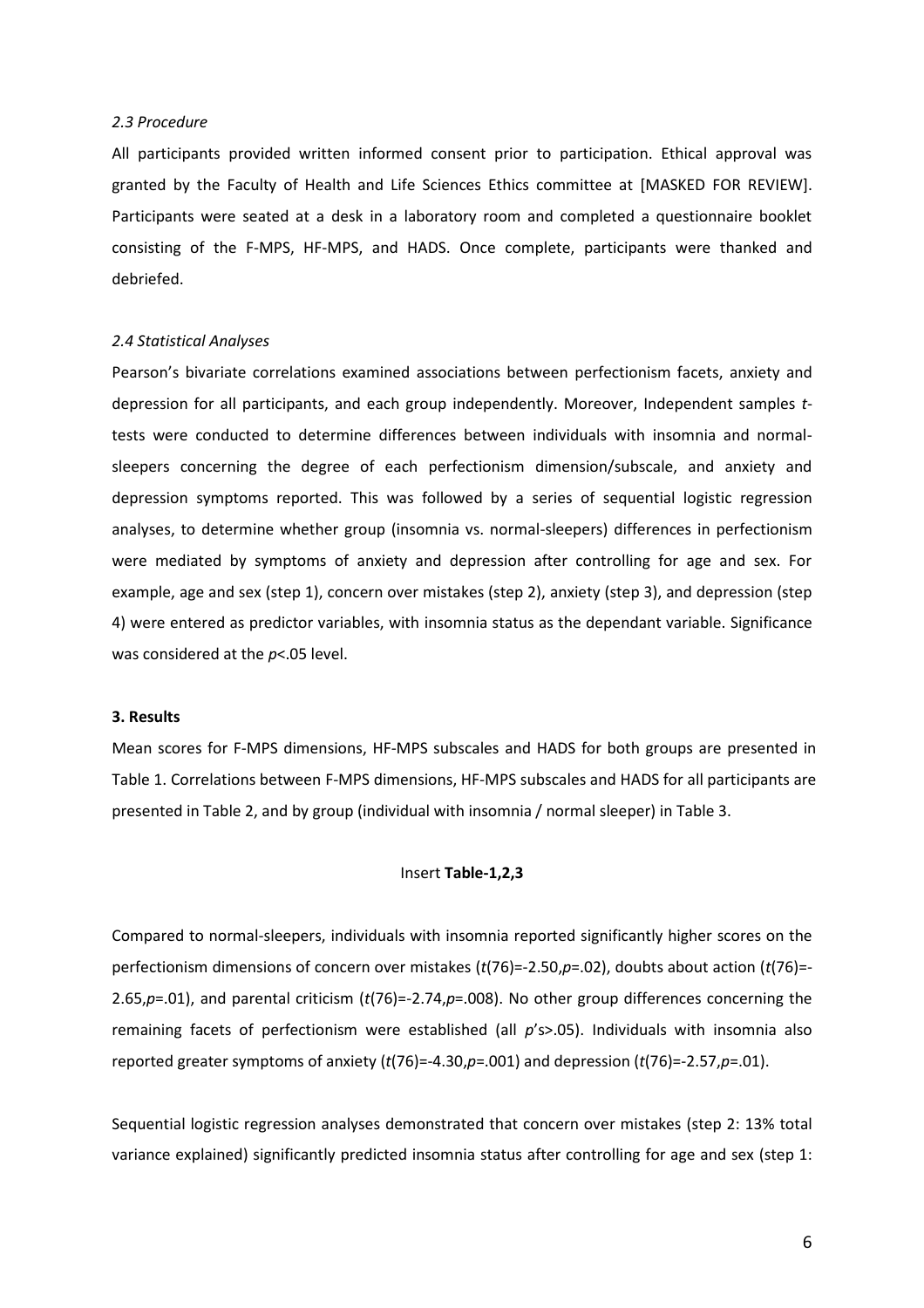.06% variance). However, after accounting for anxiety and depression, anxiety remained the only significant predictor of insomnia status in the subsequent steps (step 3: 24% variance; step 4: 25% variance; see Table 4-A). Likewise, doubts about action (step 2: 13% variance) significantly predicted insomnia status after controlling for age and sex (step 1: .06% variance). However, after accounting for anxiety and depression, anxiety again remained the only significant predictor of insomnia status in the following steps (step 3: 24% variance; step 4: 25% variance; see Table 4-B). Therefore, whilst individuals with insomnia exhibit increased concern over mistakes and doubts about action relative to normal-sleepers, these differences appear to be mediated by symptoms of anxiety, but not depression.

Parental criticism (step 2: 15% variance) significantly predicted insomnia status after controlling for age and sex (step 1: .06% variance). However, after accounting for anxiety and depression, both parental criticism and anxiety remained significant predictors in subsequent steps (step 3: 28% variance; step 28% variance; see Table 4-C). Therefore, whilst individuals with insomnia display increased parental criticism relative to normal-sleepers, this difference appears to be only partially mediated by anxiety symptoms.

#### Insert Table-4

#### 4. Discussion

The present study examined whether: i) individuals with insomnia, compared to normal-sleepers report increased aspects of perfectionism; and ii) differences in these aspects of perfectionism are mediated by symptoms of anxiety and/or depression. Our results provide further evidence that individuals with insomnia exhibit a greater degree of concern over mistakes (e.g. "People will think less of me if I make a mistake"), doubts about action (e.g. "I have doubts about the everyday things I do") and parental criticism (e.g. "My parents never tried to understand my mistakes") compared to normal-sleepers. Furthermore, these differences were partially mediated by symptoms of anxiety, but not depression.

The notion that individuals with insomnia report increased concern over mistakes and doubts about action is consistent with literature (Jansson-Fröjmark & Linton, 2007; Lundh et al., 1994; Vincent & Walker, 2000). Vincent and Walker (2000) note those who excessively doubt their own actions and worry about making mistakes may consequently experience an increased state of arousal during the pre-sleep period, which contributes to delayed sleep onset. Alternatively, when faced with difficulty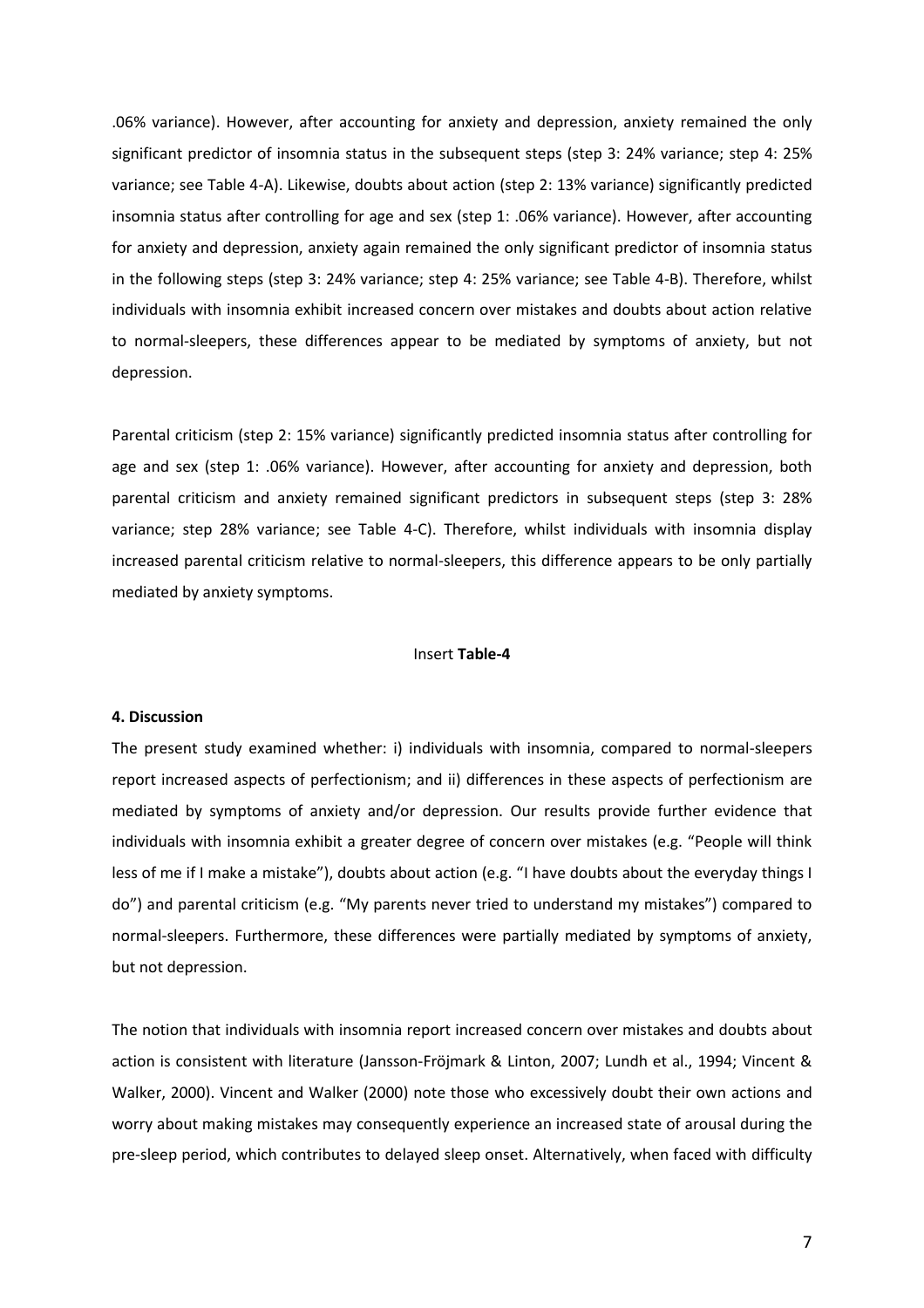sleeping, individuals who are high on these facets of perfectionism may spend a disproportionate amount of time critically evaluating their sleep, leading to elevated pre-sleep arousal (Akram et al., 2015).

Whilst our results indicate that individuals with insomnia are more likely to doubt their own actions and be excessively concerned with making mistakes, relative to normal-sleepers, this relationship appears to be mediated by symptoms of anxiety. It is possible that the preoccupation with negative consequences and daytime impairment associated with a poor night's sleep may perpetuate an overly critical self-evaluation with regards to ones' sleep (Lundh & Broman, 2000). Certainly, the perception that poor sleep hinders daytime functioning could contribute to excessive doubts about actions and concerns over mistakes during the day. Further, symptoms of anxiety could increase the likelihood that individuals exhibit negative doubts and concerns regarding past and future behaviour(s). In this context, anxiety may exacerbate pre-existing worry and ruminative thinking in the form of perfectionism amongst individuals with insomnia, leading to a negative thought cycle whereby doubts and concerns during the day transition into the night contributing to increased presleep arousal and delayed sleep-onset. These results suggest that treatments for insomnia should address symptoms of anxiety with the prospect of reducing perfectionistic thinking, specifically doubts about action and concerns over mistakes.

Present findings also indicate that individuals with insomnia display an increased perception of parental criticism relative to normal-sleepers, and that this relationship is partially mediated by symptoms of anxiety. These results are consistent with existing evidence that parental criticism is related to insomnia (e.g. Vincent & Walker, 2000). Further, whilst previous research notes that the relationship between parental criticism and insomnia symptoms is partially mediated by anxiety (Akram et al., 2015), our results confirm that this pattern extends to individuals meeting full diagnostic criteria for insomnia disorder.

Whilst the current data demonstrates that relationships between insomnia and specific aspects of perfectionism are mediated by symptoms of anxiety, depressive symptoms were not a mediating factor. These different mechanisms may have emerged because symptoms of anxiety are often considered to be a greater risk factor for the onset of insomnia, whereas depression may be a consequence of insomnia (e.g. Ford & Kamerow, 1989). Current results show that participants with insomnia reported higher mean scores for anxiety relative to depressive symptoms, and it is possible that anxiety symptoms, which often precede the onset of insomnia, are also maintained over the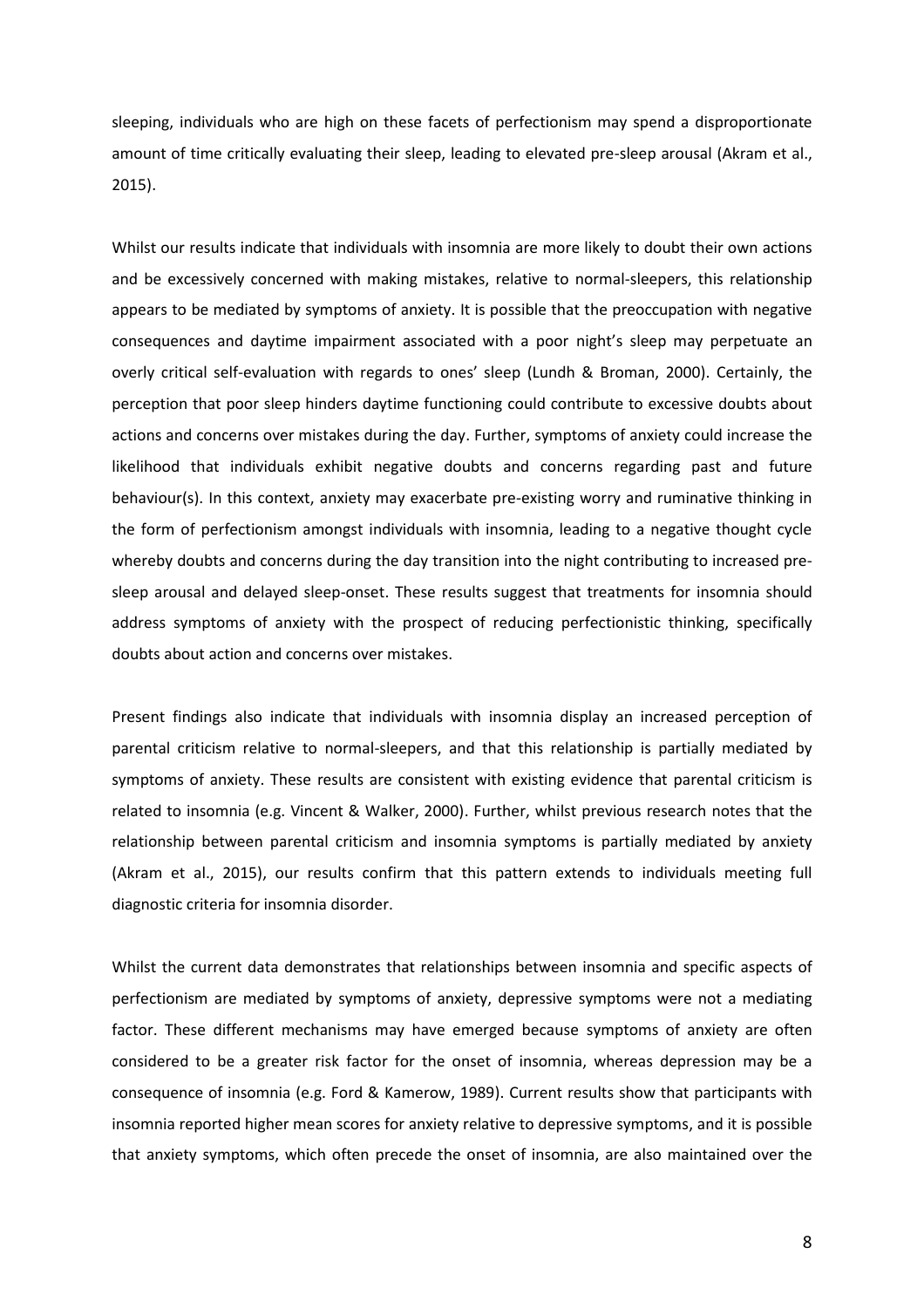course of the insomnia. Moreover, daytime impairments associated with insomnia potentially impair one's ability to cope with social and interpersonal difficulties and stressors of daily life, which consequently precipitate depressive symptoms (Staner, 2010). Perhaps a relatively short mean duration of insomnia may account for the relatively lower reports of depressive symptoms (i.e. in this sample, depressive symptoms are yet to emerge). Thus, future research should focus on longitudinal exploration of the current research questions.

Considering anxiety and depression appear to be the most commonly associated psychological disorders with insomnia (e.g. Ford & Kamerow, 1989), this study focused on the mediational role of anxious and depressive symptoms. However, it may be worthwhile for research to explore the role of symptoms from other disorders (e.g. schizophrenia, anorexia nervosa) on the perfectionisminsomnia relationship. Further, whilst we screened for the report of an existing psychiatric illness, it would have been worth assessing the symptomology of other psychopathologies related to perfectionism including disorders of eating and obsessive compulsive-disorders (Hewitt & Flett, 1991). Finally, it is relevant to note the current sample was rather limited in size and consisted primarily of female participants.

Overall, this study expands upon previous research by encompassing all dimensions and subscales from two conceptualizations of perfectionism to investigate the mediating role of anxiety and depression on the relationship between insomnia disorder and perfectionism. Future research should examine the present research questions amongst a larger, more balanced sample, which may add further support to these preliminary results. Indeed, such research would further highlight the importance of treating symptoms of anxiety to relieve negative thoughts concerning one's mistakes, doubts about action, and perception of parental criticism with the prospect of reducing symptom severity amongst individuals with insomnia.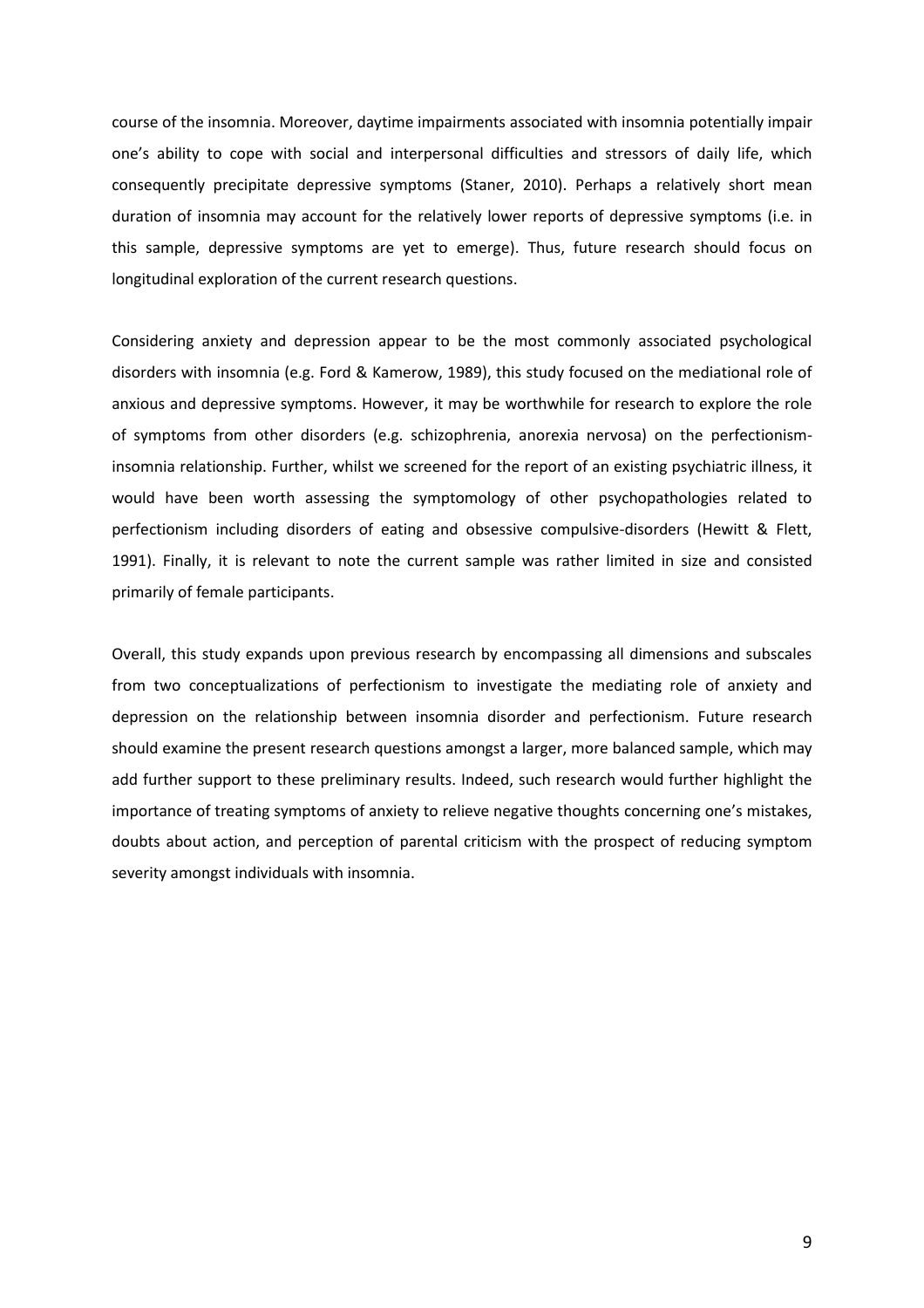## **References**

- Akram, U., Ellis, J. G., & Barclay, N. L. (2015). Anxiety mediates the relationship between perfectionism and insomnia symptoms: a longitudinal study. *Plos One*, *10*, e0138865.<http://dx.doi.org/10.1371/journal.pone.0138865>
- American Psychiatric Association. Diagnostic and statistical manual of mental disorders (5th ed.). Arlington: American Psychiatric Publishing, 2013.
- Azevedo, M. H., Bos, S. C., Soares, M. J., Marques, M., Pereira, A. T., Maia, B., ... & Macedo, A. (2010). Longitudinal study on perfectionism and sleep disturbance. *The World Journal of Biological Psychiatry*, *11*, 476-485[. http://dx.doi.org/10.3109/15622970903304467](http://dx.doi.org/10.3109/15622970903304467)
- Ford, D. E., & Kamerow, D. B. (1989). Epidemiologic study of sleep disturbances and psychiatric disorders: an opportunity for prevention?. *Jama*, *262*, 1479- 1484.<http://dx.doi.org/10.1001/jama.262.11.1479>
- Frost, R. O., Marten, P., Lahart, C., & Rosenblate, R. (1990). The dimensions of perfectionism. *Cognitive Therapy and Research*, *14*, 449-468.<http://dx.doi.org/10.1007/bf01172967>
- Hewitt, P. L., & Flett, G. L. (1991). Perfectionism in the self and social contexts: conceptualization, assessment, and association with psychopathology. *Journal of Personality and Social Psychology*, *60*, 456-470[. http://dx.doi.org/10.1037/0022-3514.60.3.456](http://dx.doi.org/10.1037/0022-3514.60.3.456)
- Jansson‐Fröjmark, M., & Linton, S. J. (2007). Is perfectionism related to pre‐existing and future insomnia? A prospective study. *British Journal of Clinical Psychology*, *46*, 119- 124.<http://dx.doi.org/10.1348/014466506x158824>
- Kawamura, K. Y., Hunt, S. L., Frost, R. O., & DiBartolo, P. M. (2001). Perfectionism, anxiety, and depression: Are the relationships independent?. *Cognitive Therapy and Research*, *25*, 291- 301.<http://dx.doi.org/10.1023/a:1010736529013>
- Lundh, L. G., & Broman, J. E. (2000). Insomnia as an interaction between sleep-interfering and sleepinterpreting processes. *Journal of Psychosomatic Research*, *49*, 299- 310. [http://dx.doi.org/10.1016/s0022-3999\(00\)00150-1](http://dx.doi.org/10.1016/s0022-3999(00)00150-1)
- Lundh, L. G., Broman, J. E., Hetta, J., & Saboonchi, F. (1994). Perfectionism and insomnia. *Scandinavian Journal of Behaviour Therapy*, *23*, 3- 18.<http://dx.doi.org/10.1080/16506079409455949>
- Spielman, A. J., Caruso, L. S., & Glovinsky, P. B. (1987). A behavioral perspective on insomnia treatment. *Psychiatric Clinics of North America*, *10*, 541-553.
- Staner, L. (2010). Comorbidity of insomnia and depression. *Sleep Medicine Reviews*, *14*, 35- 46.<http://dx.doi.org/10.1016/j.smrv.2009.09.003>